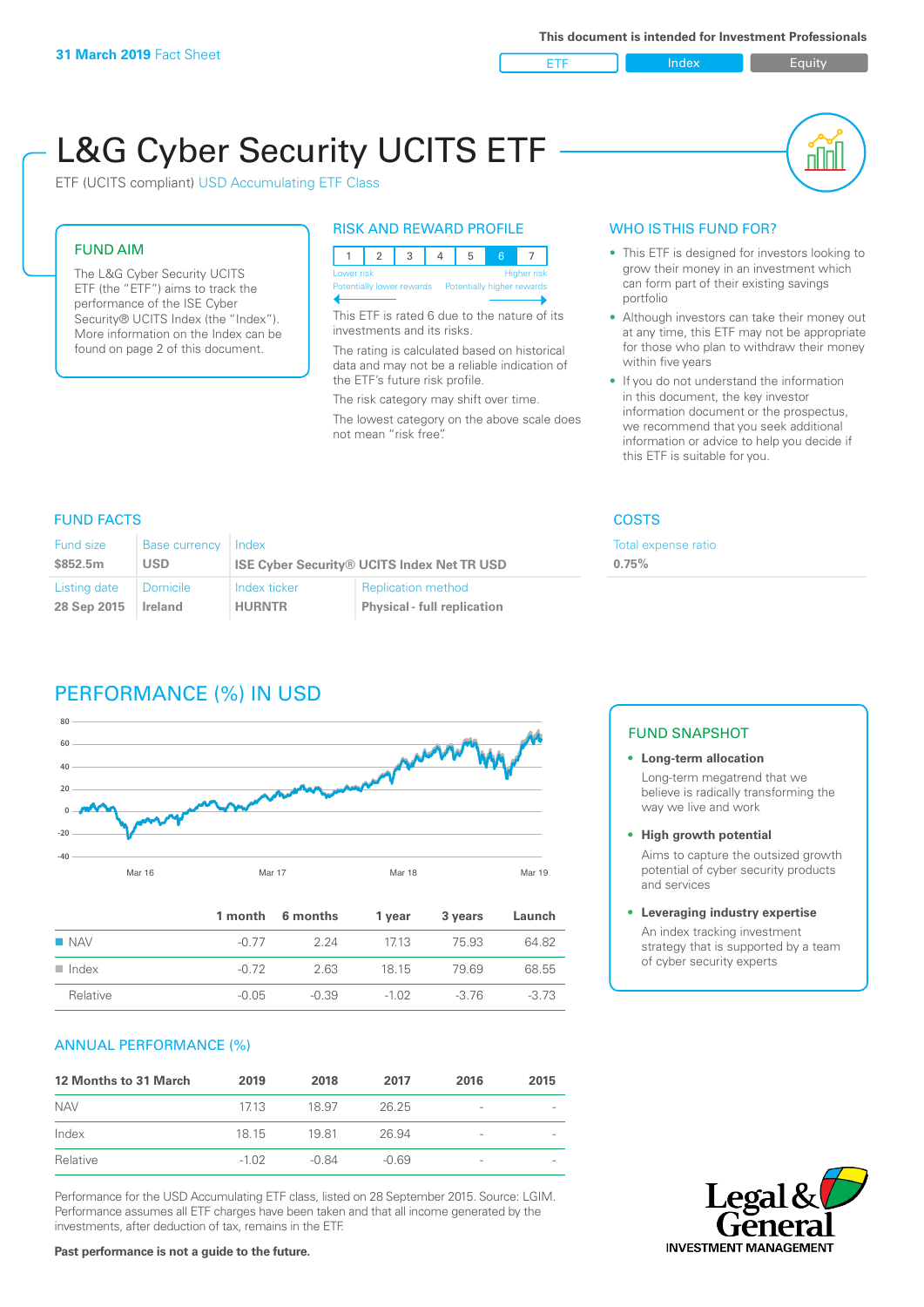# L&G Cyber Security UCITS ETF

#### INDEX BREAKDOWN

The breakdowns below relate to the Index. The ETF's portfolio may deviate from the below. All data source LGIM unless otherwise stated. Totals may not sum to 100% due to rounding.

| <b>SECTOR (%)</b>                                    |             | <b>CURREN</b>                                                                            |
|------------------------------------------------------|-------------|------------------------------------------------------------------------------------------|
| Information Technology<br>$\blacksquare$ Industrials | 94.7<br>5.3 | <b>USD</b><br><b>JPY</b><br>$\blacksquare$ GBP<br><b>SEK</b><br><b>KRW</b><br><b>EUR</b> |

CY (%) 83.9  $\blacksquare$  JPY 5.3  $\blacksquare$  GBP 4.4  $S$  SEK 3.2  $\blacksquare$  KRW 2.1  $\blacksquare$  EUR 1.1

■ Top 10 constituents 36.0% Rest of Index 64.0% No. of constituents in Index 44

#### TOP 10 CONSTITUENTS (%)

| Rapid7                                   | 42  |
|------------------------------------------|-----|
| ForeScout Technologies                   | 42  |
| Cyberark                                 | 41  |
| Onespan                                  | 38  |
| Proofpoint                               | 3.7 |
| Palo Alto Networks                       | 3.3 |
| <b>Fingerprint Cards</b>                 | 32  |
| Cisco Systems                            | 3.2 |
| <b>Check Point Software Technologies</b> | 3.2 |
| Svmantec                                 | 3.1 |
|                                          |     |

#### INDEX DESCRIPTION

The Index aims to track the performance of a basket of stocks of companies that are actively engaged in providing cyber security technology and services.

The Index is comprised of companies which are publically traded on various stock exchanges around the world that generate a material proportion of their revenues from the cyber security industry. The industry is deemed to be comprised of companies in the following two subsectors: (1) Infrastructure Providers that develop hardware and software for safeguarding internal and external access to files, websites and networks; and (2) Service Providers that provide consulting and secure cyber-based services.

A company is only eligible for inclusion in the Index if it is of a sufficient size (determined by reference to the total market value of its shares) and it is sufficiently "liquid" (a measure of how actively its shares are traded on a daily basis).

Within the Index, the weights allocated to the Infrastructure Provider and Service Provider subsectors are determined by reference to the relative size of each sector (i.e. the total market value of the shares of all companies within each subsector). Initially, the companies are equally weighted within each subsector. However, an adjustment to the weights is made if any company falls short of a liquidity test that is applied to each company individually.

#### INVESTMENT MANAGER

GO ETF Solutions LLP is the investment manager for each of the exchange traded funds (ETFs) issued by Legal & General UCITS ETF Plc and is responsible for the day-to-day investment management decisions for this ETF. The team is highly experienced with respect to all aspects relating to the management of an ETF portfolio, including collateral management, OTC swap trading, adherence to UCITS regulations and counterparty exposure and monitoring.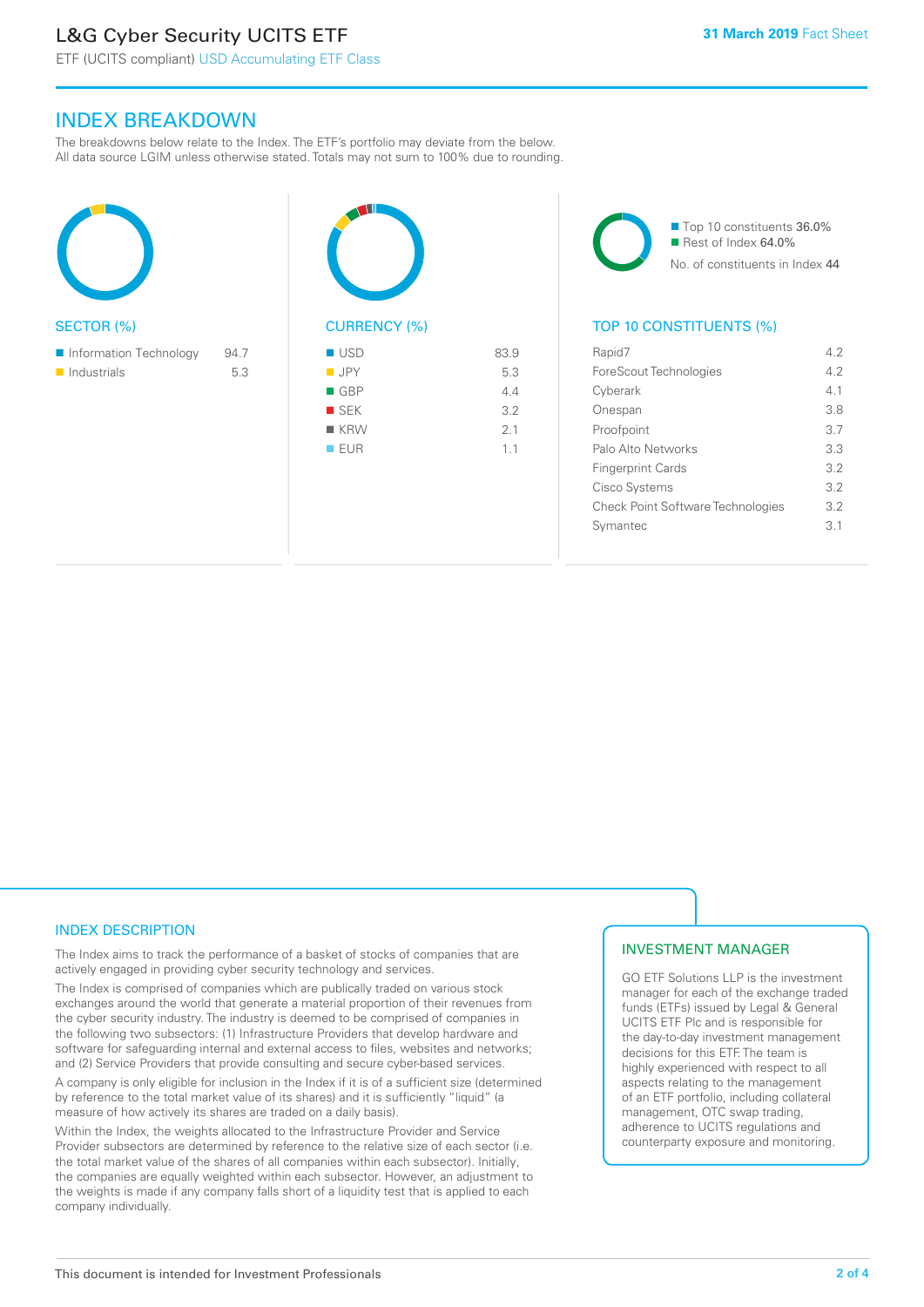# L&G Cyber Security UCITS ETF

ETF (UCITS compliant) USD Accumulating ETF Class

#### KEY RISKS

- The value of an investment and any income taken from it is not guaranteed and can go down as well as up. You may not get back the amount you originally invested.
- An investment in the ETF involves a significant degree of risk. Any decision to invest should be based on the information contained in the relevant prospectus. Prospective investors should obtain their own independent accounting, tax and legal advice and should consult their own professional advisers to ascertain the suitability of the ETF as an investment.
- The value of the shares in the ETF is directly affected by increases and decreases in the value of the Index. Accordingly the value of a share in the ETF may go up or down and a shareholder may lose some or the entire amount invested.
- The ETF's ability to closely track the Index will be affected by its ability to purchase and/or sell the Index constituents and any legal or regulatory restrictions or disruptions affecting them.
- The ETF's ability to closely track the Index will also be affected by transaction costs and taxes incurred when adjusting its investment portfolio generally and/ or to mirror any periodic adjustments to the constituents of the Index. There can be no certainty that ETF shares can always be bought or sold on a stock exchange or that the market price at which the ETF shares may be traded on a stock exchange will reflect the performance of the Index.
- The ETF is subject to the risk that third party service providers (such as a bank entering into swaps with the ETF or the ETF's depositary) may go bankrupt or fail to pay money due to the ETF or return property belonging to the ETF.
- As the Index includes micro, small and medium-sized publicly traded companies, the ETF is subject to the risk that such companies may be more vulnerable to adverse business or economic events and greater and more unpredictable price changes than larger companies or the stock market as a whole.
- The ETF is subject to the risks associated with technology-focused companies and are particularly vulnerable to rapid developments in technology (which may leave their products out-of-date), government regulation and competition from domestic and foreign competitors who may have lower production costs. Such companies may also have difficulties establishing and maintaining patents, copyrights, trademarks and trade secrets relating to their products which could negatively affect their value.

For more information, please refer to the key investor information document on our website Ø

#### TRADING INFORMATION

| <b>Exchange</b>           | <b>Currency ISIN</b> |              | <b>SEDOL</b>   | <b>Ticker</b> | <b>Bloomberg</b> |
|---------------------------|----------------------|--------------|----------------|---------------|------------------|
| London Stock Exchange USD |                      | IE00BYPLS672 | <b>BYPLS67</b> | <b>USPY</b>   | USPY IN          |
| London Stock Exchange GBP |                      | IE00BYPLS672 | BYRGP36        | ISPY          | <b>ISPY IN</b>   |
| Borsa Italiana            | EUR                  | IE00BYPLS672 | <b>BYV7098</b> | <b>ISPY</b>   | <b>ISPY IM</b>   |
| Deutsche Börse            | EUR                  | DE000A14ZT85 | <b>BYN2022</b> | USPY          | <b>USPY GY</b>   |
| <b>SIX Swiss Exchange</b> | CHF                  | IE00BYPLS672 | <b>RYSXHT6</b> | <b>ISPY</b>   | <b>ISPY SW</b>   |
| <b>NYSE Euronext</b>      | <b>FUR</b>           | IE00BYPLS672 | BF33SD9        | ISPY          | <b>ISPY NA</b>   |

The currency shown is the trading currency of the listing.



#### SPOTLIGHT ON LEGAL & GENERAL INVESTMENT MANAGEMENT

We are one of Europe's largest asset managers and a major global investor, with assets under management of £984.8 billion (as at 30 June 2018). We work with a wide range of global clients, including pension schemes, sovereign wealth funds, fund distributors and retail investors.

Assets under management include derivative positions and assets managed by LGIMA, an SEC Registered Investment Advisor.

#### COUNTRY REGISTRATION



TO FIND OUT MORE

Visit **lgimetf.com**



#### **Index Disclaimer**

Nasdaq, Inc. and its respective affiliates do not guarantee the accuracy and/or the completeness of the ISE Cyber Security® UCITS Index (the "Index") or any data included therein and Nasdaq, Inc. and its respective affiliates shall have no liability for any errors, omissions, or interruptions therein. Nasdaq, Inc. and its respective affiliates make no warranty, express or implied, as to results to be obtained by the adviser, owners of the ETF, or any other person or entity from the use of the Index or any data included therein. Nasdaq, Inc. and its respective affiliates make no express or implied warranties, and expressly disclaim all warranties, of merchantability or fitness for a particular purpose or use with respect to the Index or any data included therein. Without limiting any of the foregoing, in no event shall Nasdaq, Inc. or its respective affiliates have any liability for any lost profits or indirect, punitive, special or consequential damages or losses, even if notified of the possibility of such damages.